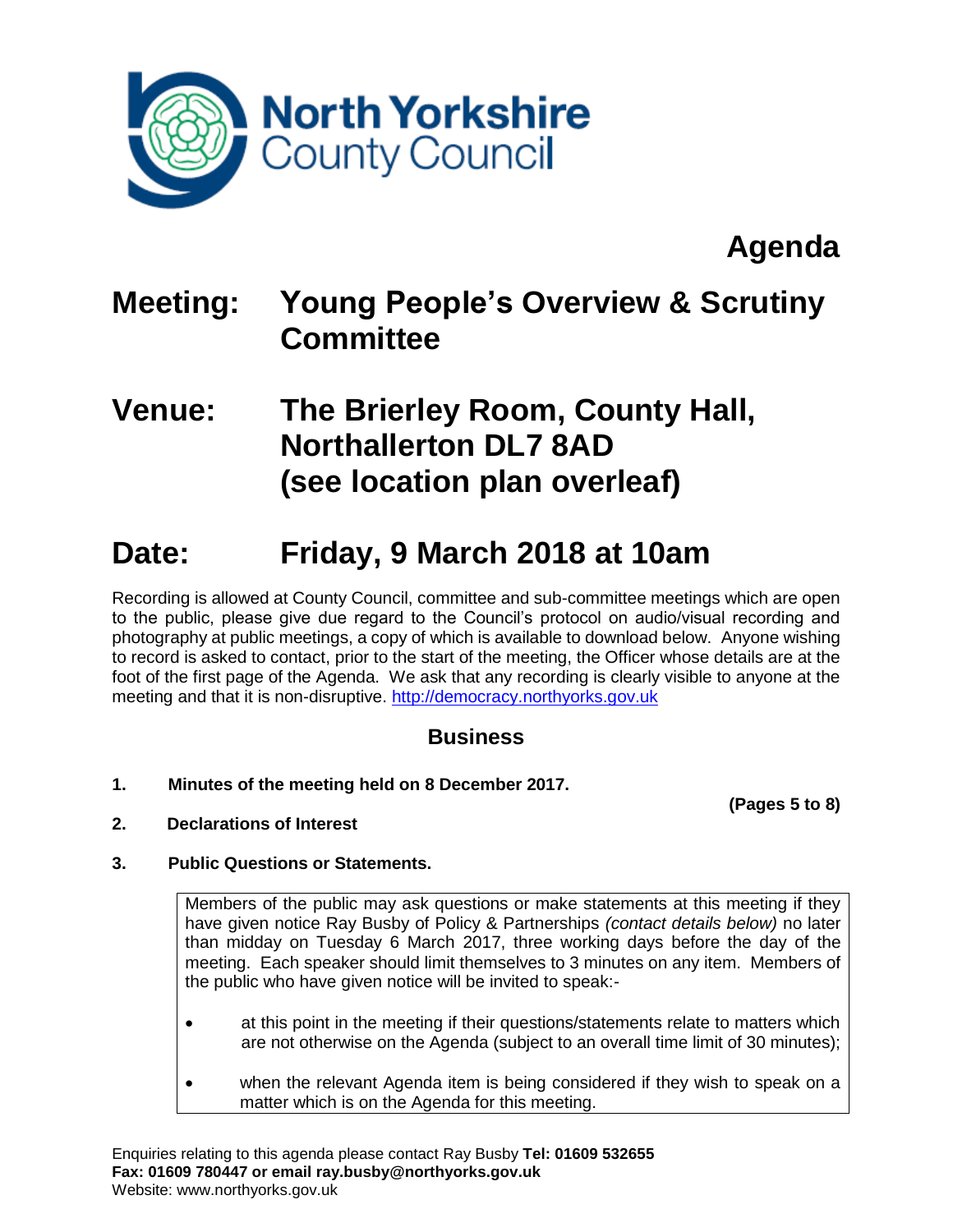*Suggested timings*

| 4. | 2017 Attainment results: Education as our Greatest Liberator                                                                       | 10.00-10.30am      |
|----|------------------------------------------------------------------------------------------------------------------------------------|--------------------|
|    | (Pages 9 to 24)                                                                                                                    |                    |
| 5. | <b>Pupil Premium Update - Report of the Corporate Director (CYPS)</b>                                                              | $10.30 - 11.30$ am |
|    | (Pages 25 to 39)<br>Achievement Unlocked Appendix attached separately                                                              |                    |
| 6. | <b>Careers Guidance Update -</b> Report of the Corporate Director (CYPS)                                                           | 11.30-12.05pm      |
|    | (Pages 40 to 45)<br><b>Progression for Success Appendix attached separately</b>                                                    |                    |
|    | A SHORT BREAK WILL BE TAKEN AT THIS POINT IN THE MEETING                                                                           |                    |
| 7. | Growing up as a Lesbian Gay, Bisexual or Trans (LGBT) young<br>person in North Yorkshire - Report of the Corporate Director (CYPS) | 12.15 -12.45pm     |
|    | (Pages 46 to 63)                                                                                                                   |                    |
| 8. | Work Programme - Report of the Scrutiny Team Leader.                                                                               |                    |
|    | (Pages 64 to 69)                                                                                                                   |                    |

**9. Other business which the Chairman agrees should be considered as a matter of urgency because of special circumstances.**

Barry Khan Assistant Chief Executive (Legal and Democratic Services)

County Hall **Northallerton** 

1 March 2018

#### **NOTES:**

#### **Emergency Procedures for Meetings Fire**

The fire evacuation alarm is a continuous Klaxon. On hearing this you should leave the building by the nearest safe fire exit. From the **Brierley Room** this is the main entrance stairway. If the main stairway is unsafe use either of the staircases at the end of the corridor. Once outside the building please proceed to the fire assembly point outside the main entrance

Persons should not re-enter the building until authorised to do so by the Fire and Rescue Service or the Emergency Co-ordinator.

An intermittent alarm indicates an emergency in nearby building. It is not necessary to evacuate the building but you should be ready for instructions from the Fire Warden.

#### **Accident or Illness**

First Aid treatment can be obtained by telephoning Extension 7575.